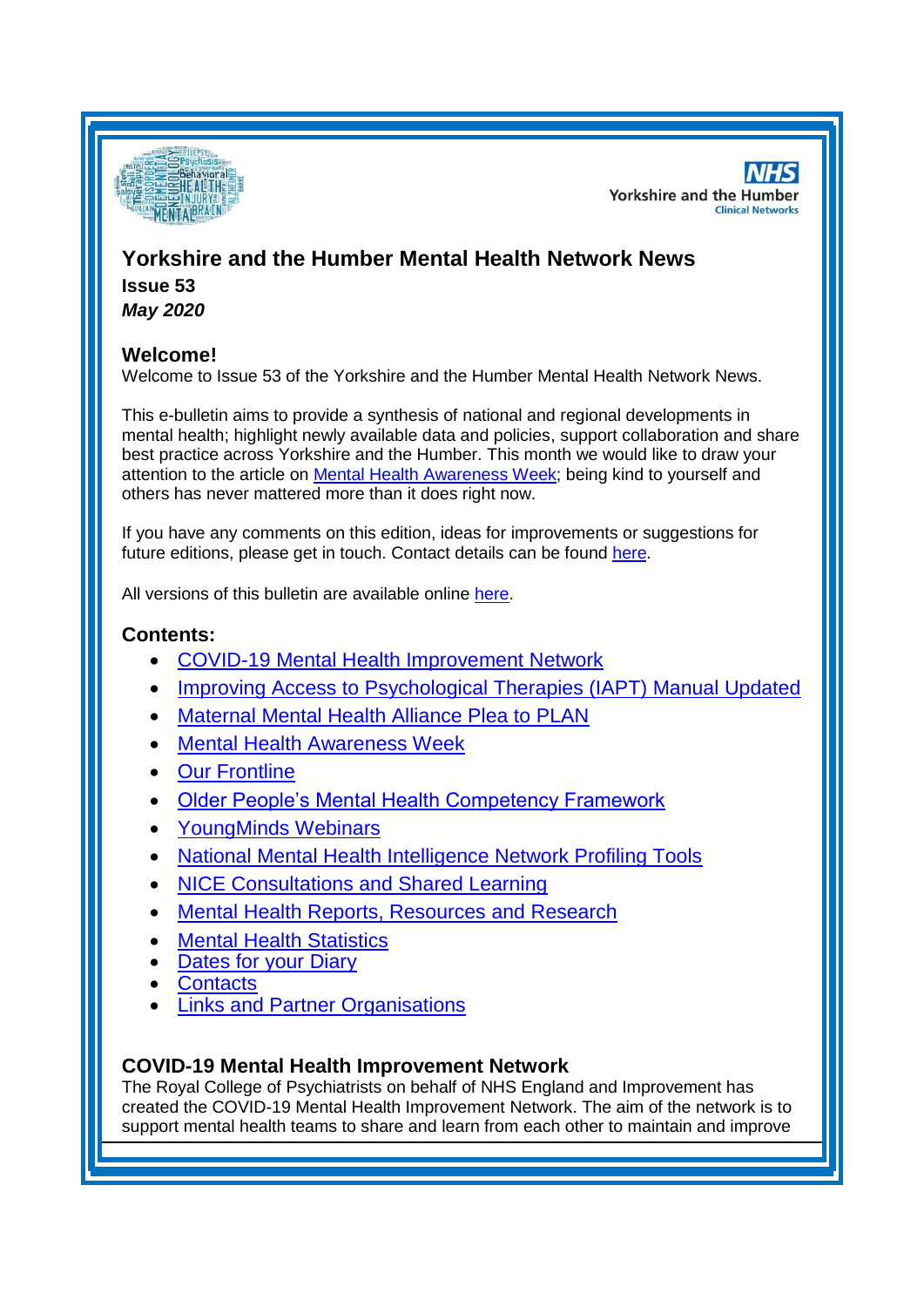safety in response to the COVID-19 pandemic. The network offers a space where you can:

- Share changes you are making, challenges and learning in response to
- COVID-19
- Discuss with other mental health services and professionals
- Upload resources, policies, procedures and guidance to a shared library

The network facilitators will also:

- Organise webinars and other virtual learning opportunities
- Curate accessible learning across the network
- Provide Quality Improvement Coach support

The network is open to anyone that works in a mental health service. To join, or for any questions, please email: [covid19network@rcpsych.ac.uk.](mailto:covid19network@rcpsych.ac.uk)

## <span id="page-1-1"></span>**Improving Access to Psychological Therapies (IAPT) Manual Updated**

The National IAPT Programme have advised that the IAPT Manual has been updated to now include information on the following:

- As well as some essential editorial corrections to clarify the text, a number of more substantial corrections have been made in this version 4 of the IAPT Manual, these include IES-R measure replaces by PCL-5 in table 6 and throughout the document including an update on the cut-off point for PCL-5 scale specified at 32 and above. Also within table 6 a new row has been added for 'Health anxiety (hypochondriasis)', BIQ scale recommendation measuring for anxiety symptoms or MUS in body dysmorphic disorder and the removal of CSRI.
- We have also expanded the definition of 'entering treatment' in section 6.4.1 and added a new section in 6.4.3 on 'Finishing a course of treatment'.
- There has also been an inclusion of two accredited bodies to table 1 on page 73 who are the Association of Christian Counsellors Accreditation and National Counselling Society Accredited Professional registrants.

The updated IAPT Manual can be accessed [here.](https://www.england.nhs.uk/publication/the-improving-access-to-psychological-therapies-manual/)

#### <span id="page-1-2"></span>**Maternal Mental Health Alliance Plea to PLAN**

In the uncertain times of COVID-19 three things remain clear:

- 1. Perinatal stress and mental health needs are increased from an already high level
- 2. If left untreated, mental illness during pregnancy or in the first year after birth will continue to have a **[devastating impact](https://maternalmentalhealthalliance.us11.list-manage.com/track/click?u=aae56d1cd7b4577cc5310d3ae&id=b593ea25ae&e=402c15086a)** during and beyond the pandemic
- 3. Perceived and real access to care at every level is reduced, and a proactive approach is needed to overcome barriers.

To ensure women and families in the UK receive the care they need and deserve during the pandemic, we are urging national and local decision-makers to [PLAN](https://maternalmentalhealthalliance.org/wp-content/uploads/MMHA-PLAN-for-perinatal-mental-health-during-COVID19.pdf) with the mental as well as physical health needs of women and their families in mind.

#### <span id="page-1-0"></span>**Mental Health Awareness Week**

Mental Health Awareness Week falls this month, 18 – 24 May and the theme for this year is kindness. During these testing times being kind to each other could not be more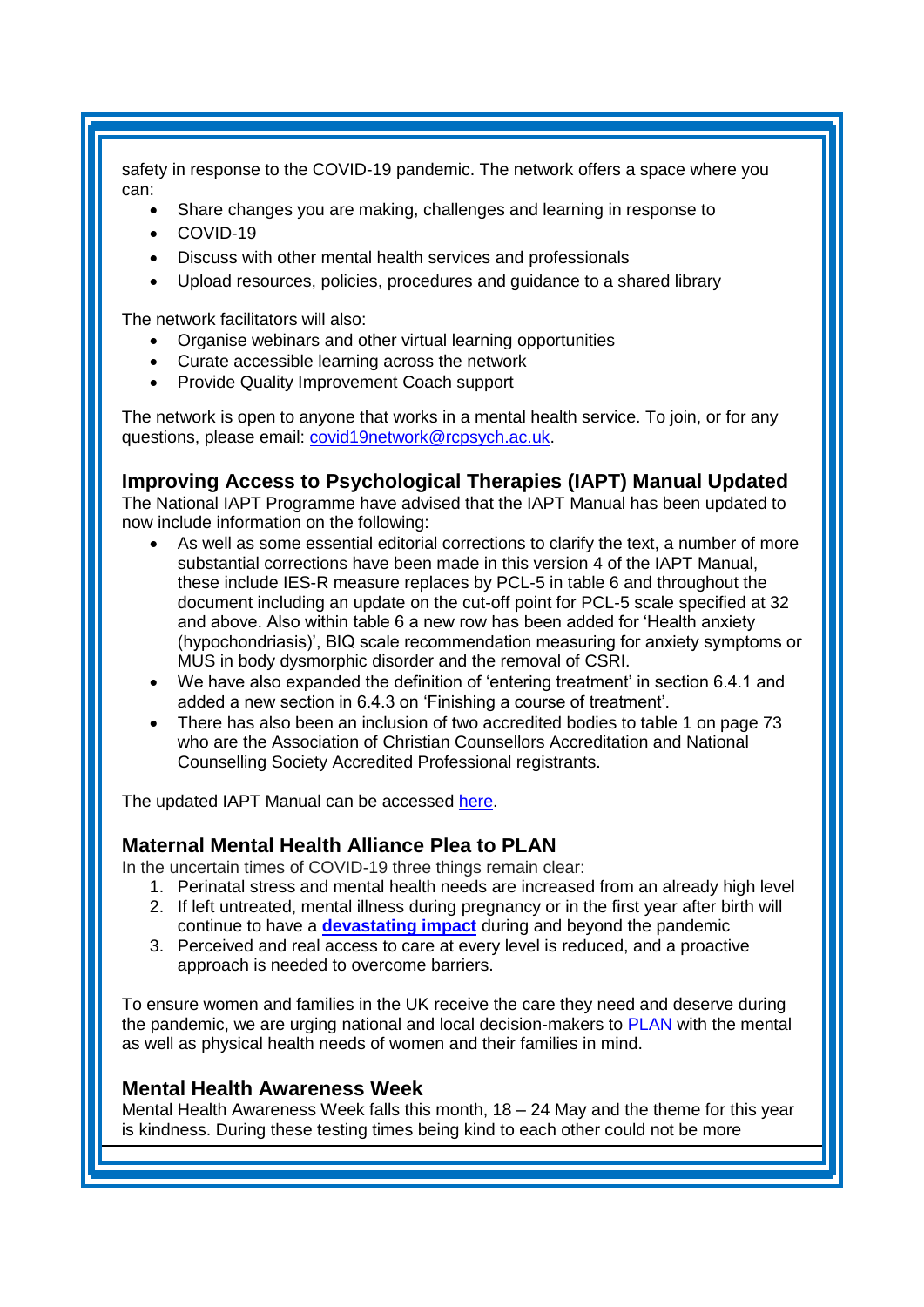important. To find out more about mental health awareness week and how to get involved click [here.](https://www.mentalhealth.org.uk/campaigns/mental-health-awareness-week)

#### <span id="page-2-0"></span>**Our Frontline**

The Samaritans have partnered with Shout, Mind, Hospice UK and The Royal Foundation to launch Our Frontline, a round-the-clock one-to-one support service for health, care, emergency and key workers.

Our Frontline offers round-the-clock one-to-one support, along with a collection of resources, tips and ideas chosen to support your mental health. Text frontline to 85258 for a text conversation or call 116 123 for a phone conversation with the Samaritans – all in confidence, with a trained volunteer, at any time. Further information is also available here: [www.mentalhealthatwork.org.uk/ourfrontline/](http://www.mentalhealthatwork.org.uk/ourfrontline/)

### <span id="page-2-1"></span>**Older People's Mental Health Competency Framework**

This [interim framework](https://www.e-lfh.org.uk/programmes/mental-health-training-resources/) has been developed by HEE and guided by several experts connected with Older People's health. The purpose of the framework is to support the delivery of excellent services across disciplines which are directly or indirectly involved in supporting and promoting older people's mental health.

HEE continues to evaluate the framework and will publish the final version later this year, however, it is particularly relevant in light of COVID-19 implications to make this resource accessible now. This framework:

- Does not supersede previous policies or protocols; enhances existing procedures.
- Can be used to aid recruiting or in a team discussion to improve awareness and training.
- Designed to be accessed and used by all in a mental health capacity.

#### <span id="page-2-2"></span>**YoungMinds Webinars**

YoungMinds is commissioned by NHS England to support embedding participation into our work to improve children and young people's mental health. Their current focus has been on a series of open access webinars, which they will be delivering in the coming weeks. One will focus on parent/carer participation and the other will focus on participation in governance. More information and registration forms can be found on the Amplified events page: [https://youngminds.org.uk/youngminds-professionals/our](https://youngminds.org.uk/youngminds-professionals/our-projects/amplified/amplified-events/)[projects/amplified/amplified-events/](https://youngminds.org.uk/youngminds-professionals/our-projects/amplified/amplified-events/)

#### **National Mental Health Intelligence Network Profiling Tools**

The National Mental Health Intelligence Network (NMHIN) has been conducting further developments on their suite of mental health profiling tools. Click on the links below to access the updates:

- [Common Mental Health Disorders](http://links.govdelivery.com/track?type=click&enid=ZWFzPTEmbXNpZD0mYXVpZD0mbWFpbGluZ2lkPTIwMTcxMjA1LjgxOTE2MDgxJm1lc3NhZ2VpZD1NREItUFJELUJVTC0yMDE3MTIwNS44MTkxNjA4MSZkYXRhYmFzZWlkPTEwMDEmc2VyaWFsPTE2OTcwMTE4JmVtYWlsaWQ9c2FyYWguYm91bEBuaHMubmV0JnVzZXJpZD1zYXJhaC5ib3VsQG5ocy5uZXQmdGFyZ2V0aWQ9JmZsPSZleHRyYT1NdWx0aXZhcmlhdGVJZD0mJiY=&&&104&&&https://fingertips.phe.org.uk/profile-group/mental-health/profile/common-mental-disorders)
- **[Crisis Care](http://links.govdelivery.com/track?type=click&enid=ZWFzPTEmbXNpZD0mYXVpZD0mbWFpbGluZ2lkPTIwMTcxMjA1LjgxOTE2MDgxJm1lc3NhZ2VpZD1NREItUFJELUJVTC0yMDE3MTIwNS44MTkxNjA4MSZkYXRhYmFzZWlkPTEwMDEmc2VyaWFsPTE2OTcwMTE4JmVtYWlsaWQ9c2FyYWguYm91bEBuaHMubmV0JnVzZXJpZD1zYXJhaC5ib3VsQG5ocy5uZXQmdGFyZ2V0aWQ9JmZsPSZleHRyYT1NdWx0aXZhcmlhdGVJZD0mJiY=&&&105&&&https://fingertips.phe.org.uk/profile-group/mental-health/profile/crisis-care)**
- Mental Health [and Wellbeing JSNA Profile](http://links.govdelivery.com/track?type=click&enid=ZWFzPTEmbXNpZD0mYXVpZD0mbWFpbGluZ2lkPTIwMTcxMjA1LjgxOTE2MDgxJm1lc3NhZ2VpZD1NREItUFJELUJVTC0yMDE3MTIwNS44MTkxNjA4MSZkYXRhYmFzZWlkPTEwMDEmc2VyaWFsPTE2OTcwMTE4JmVtYWlsaWQ9c2FyYWguYm91bEBuaHMubmV0JnVzZXJpZD1zYXJhaC5ib3VsQG5ocy5uZXQmdGFyZ2V0aWQ9JmZsPSZleHRyYT1NdWx0aXZhcmlhdGVJZD0mJiY=&&&106&&&https://fingertips.phe.org.uk/profile-group/mental-health/profile/mh-jsna)
- [Severe Mental](http://links.govdelivery.com/track?type=click&enid=ZWFzPTEmbXNpZD0mYXVpZD0mbWFpbGluZ2lkPTIwMTcxMjA1LjgxOTE2MDgxJm1lc3NhZ2VpZD1NREItUFJELUJVTC0yMDE3MTIwNS44MTkxNjA4MSZkYXRhYmFzZWlkPTEwMDEmc2VyaWFsPTE2OTcwMTE4JmVtYWlsaWQ9c2FyYWguYm91bEBuaHMubmV0JnVzZXJpZD1zYXJhaC5ib3VsQG5ocy5uZXQmdGFyZ2V0aWQ9JmZsPSZleHRyYT1NdWx0aXZhcmlhdGVJZD0mJiY=&&&108&&&https://fingertips.phe.org.uk/profile-group/mental-health/profile/severe-mental-illness) Illness
- **[Suicide Prevention Profile](http://links.govdelivery.com/track?type=click&enid=ZWFzPTEmbXNpZD0mYXVpZD0mbWFpbGluZ2lkPTIwMTgwNjA1LjkwNzEwNzExJm1lc3NhZ2VpZD1NREItUFJELUJVTC0yMDE4MDYwNS45MDcxMDcxMSZkYXRhYmFzZWlkPTEwMDEmc2VyaWFsPTE3MDEzODU4JmVtYWlsaWQ9c2FyYWguYm91bEBuaHMubmV0JnVzZXJpZD1zYXJhaC5ib3VsQG5ocy5uZXQmdGFyZ2V0aWQ9JmZsPSZleHRyYT1NdWx0aXZhcmlhdGVJZD0mJiY=&&&104&&&https://fingertips.phe.org.uk/profile-group/mental-health/profile/suicide)**

To receive updates directly from NMHIN visit the [PHE subscriptions page](http://links.govdelivery.com/track?type=click&enid=ZWFzPTEmbXNpZD0mYXVpZD0mbWFpbGluZ2lkPTIwMTgwMjA3Ljg0OTY1MzgxJm1lc3NhZ2VpZD1NREItUFJELUJVTC0yMDE4MDIwNy44NDk2NTM4MSZkYXRhYmFzZWlkPTEwMDEmc2VyaWFsPTE2OTgzNDk5JmVtYWlsaWQ9c2FyYWguYm91bEBuaHMubmV0JnVzZXJpZD1zYXJhaC5ib3VsQG5ocy5uZXQmdGFyZ2V0aWQ9JmZsPSZleHRyYT1NdWx0aXZhcmlhdGVJZD0mJiY=&&&107&&&https://public.govdelivery.com/accounts/UKHPA/subscribers/new?preferences=true) and select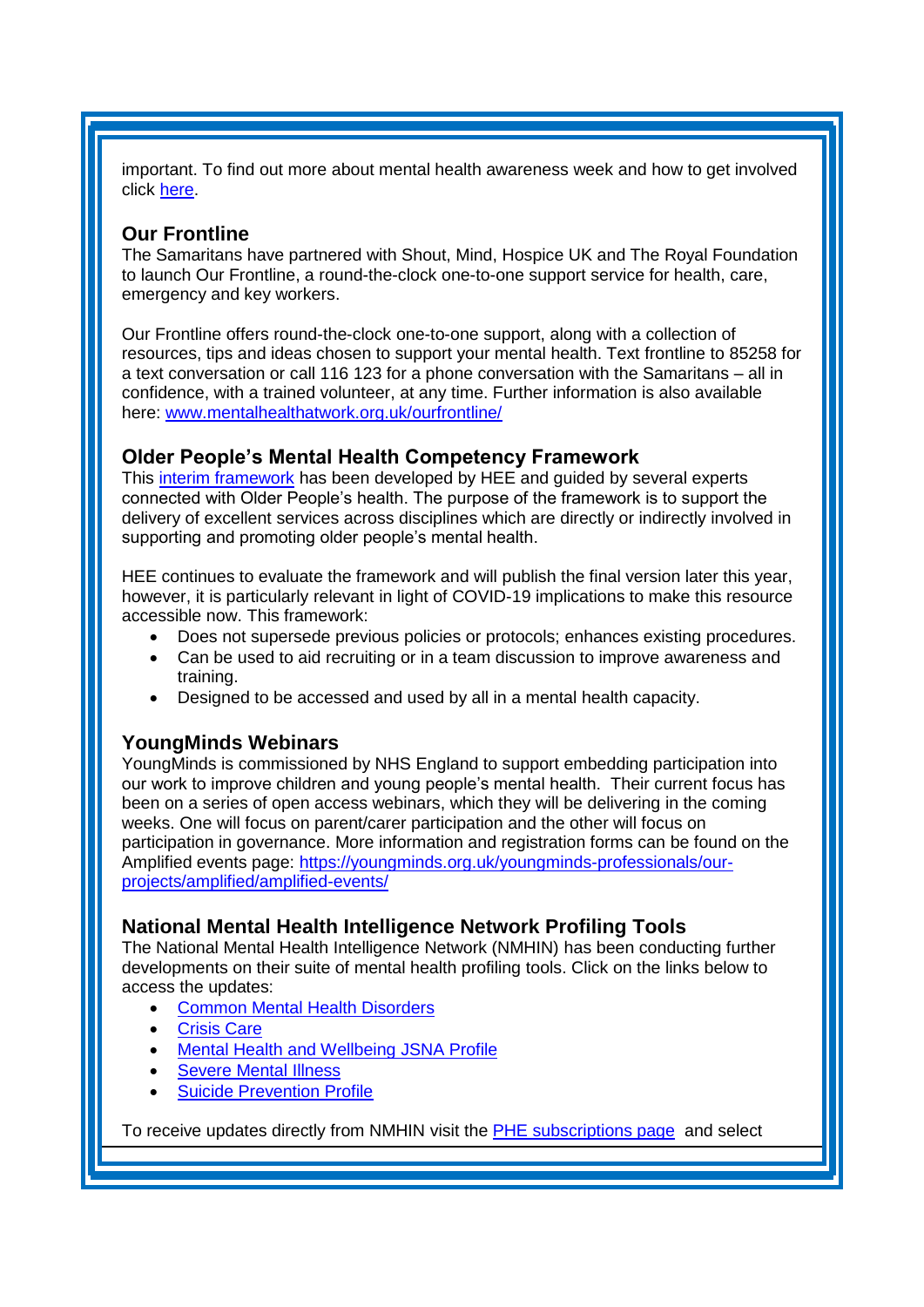<span id="page-3-0"></span>'Mental Health Dementia and Neurology'.

#### **NICE Consultations and Shared Learning**

NICE has been consulting on the following interventional procedure:

• [Transcranial magnetic stimulation for auditory](https://www.nice.org.uk/guidance/indevelopment/gid-ipg10141/consultation/html-content) hallucinations: interventional [procedure consultation](https://www.nice.org.uk/guidance/indevelopment/gid-ipg10141/consultation/html-content)

The outcome of the consultation is expected on 17 June 2020.

#### **Mental Health Reports, Resources and Research**

The BABCP has recently published a study by colleagues from the University of Sheffield, Sheffield IAPT and the Yorkshire and the Humber Clinical Lead for PWPs Heather Stonebank: [The acceptability and feasibility of group cognitive behavioural therapy for](https://www.cambridge.org/core/journals/behavioural-and-cognitive-psychotherapy/article/acceptability-and-feasibility-of-group-cognitive-behavioural-therapy-for-older-adults-with-generalised-anxiety-disorder/707FC1042F1771CB4E3DF4E174398155)  [older adults with generalised anxiety disorder.](https://www.cambridge.org/core/journals/behavioural-and-cognitive-psychotherapy/article/acceptability-and-feasibility-of-group-cognitive-behavioural-therapy-for-older-adults-with-generalised-anxiety-disorder/707FC1042F1771CB4E3DF4E174398155) This proof-of-concept study provides evidence for an Overcoming Worry Group as an acceptable and feasible group treatment for older adults with generalised anxiety disorder.

The Centre for Mental Health have published a new report [More Than a Number.](https://www.centreformentalhealth.org.uk/sites/default/files/2020-03/CentreforMH_HWBA_WeightManagement.pdf) This report explores key themes around weight management for people with severe mental illness based on the first-hand experiences of service users and professionals, as well as from published research.

The Centre for Mental Health have also published [COVID-19 and the Nation's Mental](https://www.centreformentalhealth.org.uk/sites/default/files/2020-05/CentreforMentalHealth_COVID_MH_Forecasting_May20.pdf)  [Health.](https://www.centreformentalhealth.org.uk/sites/default/files/2020-05/CentreforMentalHealth_COVID_MH_Forecasting_May20.pdf) According to this report, the global Covid-19 pandemic is likely to increase the number of people in Britain experiencing a mental health problem in the next two years. It uses evidence from previous global epidemics and from the aftermath of the 2008 banking crisis to estimate what effect Covid-19 will have on the UK population's mental health.

The Department of Health and Social Care has published [Coronavirus \(Covid-19\):](https://www.gov.uk/government/publications/covid-19-supporting-adults-with-learning-disabilities-and-autistic-adults/coronavirus-covid-19-guidance-for-care-staff-supporting-adults-with-learning-disabilities-and-autistic-adults?utm_source=The%20King%27s%20Fund%20newsletters%20%28main%20account%29&utm_medium=email&utm_campaign=11498056_NEWSL_HMP%202020-04-28&dm_i=21A8,6UFYG,FLWT3F,RG8QO,1)  [guidance for care staff supporting adults with learning disabilities and autistic adults.](https://www.gov.uk/government/publications/covid-19-supporting-adults-with-learning-disabilities-and-autistic-adults/coronavirus-covid-19-guidance-for-care-staff-supporting-adults-with-learning-disabilities-and-autistic-adults?utm_source=The%20King%27s%20Fund%20newsletters%20%28main%20account%29&utm_medium=email&utm_campaign=11498056_NEWSL_HMP%202020-04-28&dm_i=21A8,6UFYG,FLWT3F,RG8QO,1) This guidance is for care workers and personal assistants who support adults with learning disabilities and autistic adults. The guidance will help care staff to keep people with learning disabilities and autistic people safe; support them to understand the changes they need to make during the Covid-19 outbreak; and protect their own wellbeing.

Equally Well UK have published [Looking after your health during covid-19: a guide for](https://equallywell.co.uk/wp-content/uploads/2020/05/Equally-Well-Covid19-Resource-Final-1.pdf)  [people living with severe mental illness.](https://equallywell.co.uk/wp-content/uploads/2020/05/Equally-Well-Covid19-Resource-Final-1.pdf) This is a short guide for people with severe mental illnesses on practical ways to protect and support physical health during this uncertain and unsettling time. Equally Well UK and NHS England/NHS Improvement have worked with experts by experience and clinical professionals to create this resource.

The King's Fund have released their latest bite-sized resources from their [Leading](https://www.kingsfund.org.uk/projects/leading-through-covid-19?utm_source=The%20King%27s%20Fund%20newsletters%20%28main%20account%29&utm_medium=email&utm_campaign=11511657_NEWSL_The%20Weekly%20Update%202020-05-01&utm_content=leading_through_covid_logo&dm_i=21A8,6UQG9,FLWT3F,RHJD7,1)  [through Covid-19 series.](https://www.kingsfund.org.uk/projects/leading-through-covid-19?utm_source=The%20King%27s%20Fund%20newsletters%20%28main%20account%29&utm_medium=email&utm_campaign=11511657_NEWSL_The%20Weekly%20Update%202020-05-01&utm_content=leading_through_covid_logo&dm_i=21A8,6UQG9,FLWT3F,RHJD7,1) The latest resource sets out five tips to help retain your team's collective strength and explore how noticing your breathing can help to anchor you.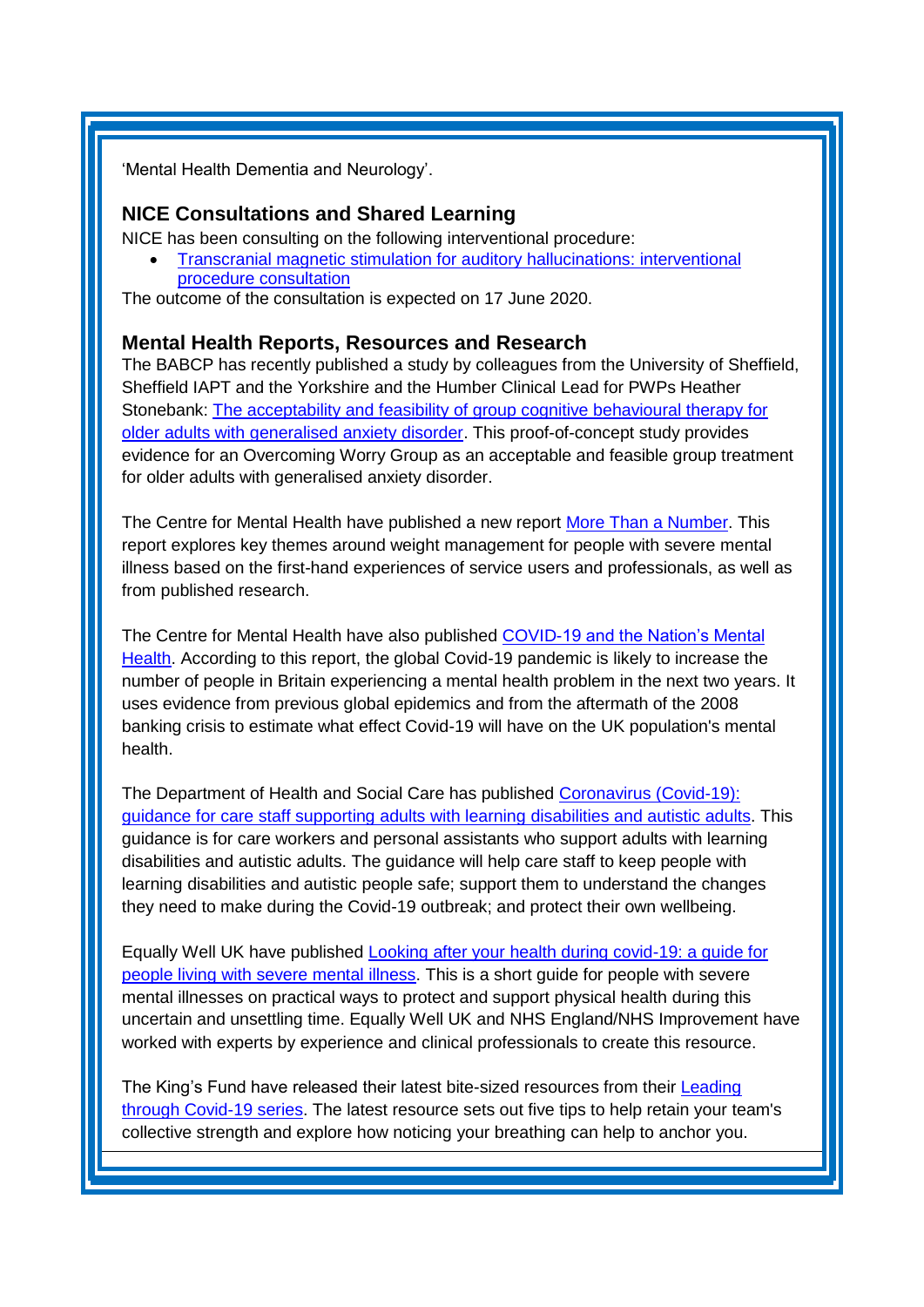The Office for National Statistics has published Personal and economic wellbeing in Great [Britain: May 2020.](https://www.ons.gov.uk/peoplepopulationandcommunity/wellbeing/bulletins/personalandeconomicwellbeingintheuk/may2020?utm_source=The%20King%27s%20Fund%20newsletters%20%28main%20account%29&utm_medium=email&utm_campaign=11506485_NEWSL_HWB_2020-05-11&dm_i=21A8,6UMGL,FLWT3F,RIFN4,1) This report looks across personal and economic well-being during the period October 2019 to April 2020. It aims to understand the impact of the Covid-19 pandemic on people and households in Great Britain.

Public Health England has published [Coronavirus \(Covid-19\): health and wellbeing of the](https://www.gov.uk/government/publications/coronavirus-covid-19-health-and-wellbeing-of-the-adult-social-care-workforce/health-and-wellbeing-of-the-adult-social-care-workforce?utm_source=The%20King%27s%20Fund%20newsletters%20%28main%20account%29&utm_medium=email&utm_campaign=11522371_NEWSL_HMP%202020-05-12&dm_i=21A8,6UYPV,FLWT3F,RJ4S9,1)  [adult social care workforce.](https://www.gov.uk/government/publications/coronavirus-covid-19-health-and-wellbeing-of-the-adult-social-care-workforce/health-and-wellbeing-of-the-adult-social-care-workforce?utm_source=The%20King%27s%20Fund%20newsletters%20%28main%20account%29&utm_medium=email&utm_campaign=11522371_NEWSL_HMP%202020-05-12&dm_i=21A8,6UYPV,FLWT3F,RJ4S9,1) This guidance includes advice for people working in adult social care on managing their mental health and for employers on how to take care of the wellbeing of their staff during the Covid-19 outbreak.

The Social Market Foundation has published: [Recreating parks: securing the future of our](http://www.smf.co.uk/wp-content/uploads/2020/05/Recreating-parks.pdf?utm_source=The%20King%27s%20Fund%20newsletters%20%28main%20account%29&utm_medium=email&utm_campaign=11544623_NEWSL_HMP%202020-05-19&dm_i=21A8,6VFVZ,FLWT3F,RLWBS,1)  [urban green spaces.](http://www.smf.co.uk/wp-content/uploads/2020/05/Recreating-parks.pdf?utm_source=The%20King%27s%20Fund%20newsletters%20%28main%20account%29&utm_medium=email&utm_campaign=11544623_NEWSL_HMP%202020-05-19&dm_i=21A8,6VFVZ,FLWT3F,RLWBS,1) In this briefing paper, the cross-party thinktank states that parks and green spaces should be seen as a tool of health care in the same way as medicines and therapies. Giving the NHS a role in supporting parks and green spaces would allow doctors to make more use of social prescribing techniques where patients are told to take exercise and spend time outdoors to boost physical and mental health.

## <span id="page-4-0"></span>**Mental Health Statistics**

The following statistics have recently been released please click on the links to review further:

- <span id="page-4-1"></span>• Autism Statistics reports can be found at: [https://digital.nhs.uk/data-and](https://elinkeu.clickdimensions.com/c/6/?T=NTgyNTUzNzk%3AcDEtYjIwMTI2LTk2ODI5NWM0ZDc0ZDRhNmFiY2M5ZjcxZTgwNWQ1NjQz%3Ac2FyYWguYm91bEBuaHMubmV0%3AY29udGFjdC0wMWE0ZjMzNGMyMzVlOTExYTllNTAwMGQzYTJiYmRhMS1mYTBkNjhmZDY0OWI0MjI3OTE4OTJjMDdjNjMwNjJhOA%3AZmFsc2U%3AMjM%3A%3AaHR0cHM6Ly9kaWdpdGFsLm5ocy51ay9kYXRhLWFuZC1pbmZvcm1hdGlvbi9wdWJsaWNhdGlvbnMvc3RhdGlzdGljYWwvYXV0aXNtLXN0YXRpc3RpY3MvYXV0aXNtLXN0YXRpc3RpY3M_X2NsZGVlPWMyRnlZV2d1WW05MWJFQnVhSE11Ym1WMCZyZWNpcGllbnRpZD1jb250YWN0LTAxYTRmMzM0YzIzNWU5MTFhOWU1MDAwZDNhMmJiZGExLWZhMGQ2OGZkNjQ5YjQyMjc5MTg5MmMwN2M2MzA2MmE4JmVzaWQ9MzBjZjg2ZjEtZTk4ZC1lYTExLWE4MTEtMDAwZDNhODZiNDEw&K=gLmQMjFPWOX0bSJDu76Dug)[information/publications/statistical/autism-statistics/autism-statistics](https://elinkeu.clickdimensions.com/c/6/?T=NTgyNTUzNzk%3AcDEtYjIwMTI2LTk2ODI5NWM0ZDc0ZDRhNmFiY2M5ZjcxZTgwNWQ1NjQz%3Ac2FyYWguYm91bEBuaHMubmV0%3AY29udGFjdC0wMWE0ZjMzNGMyMzVlOTExYTllNTAwMGQzYTJiYmRhMS1mYTBkNjhmZDY0OWI0MjI3OTE4OTJjMDdjNjMwNjJhOA%3AZmFsc2U%3AMjM%3A%3AaHR0cHM6Ly9kaWdpdGFsLm5ocy51ay9kYXRhLWFuZC1pbmZvcm1hdGlvbi9wdWJsaWNhdGlvbnMvc3RhdGlzdGljYWwvYXV0aXNtLXN0YXRpc3RpY3MvYXV0aXNtLXN0YXRpc3RpY3M_X2NsZGVlPWMyRnlZV2d1WW05MWJFQnVhSE11Ym1WMCZyZWNpcGllbnRpZD1jb250YWN0LTAxYTRmMzM0YzIzNWU5MTFhOWU1MDAwZDNhMmJiZGExLWZhMGQ2OGZkNjQ5YjQyMjc5MTg5MmMwN2M2MzA2MmE4JmVzaWQ9MzBjZjg2ZjEtZTk4ZC1lYTExLWE4MTEtMDAwZDNhODZiNDEw&K=gLmQMjFPWOX0bSJDu76Dug)
- Improving Access to Psychological Therapies (IAPT) data for January 2020 Final, and including reports on the IAPT pilots can be found at: [http://digital.nhs.uk/pubs/iaptfeb20](https://elinkeu.clickdimensions.com/c/6/?T=NTgyNTUzNzk%3AcDEtYjIwMTI2LTk2ODI5NWM0ZDc0ZDRhNmFiY2M5ZjcxZTgwNWQ1NjQz%3Ac2FyYWguYm91bEBuaHMubmV0%3AY29udGFjdC0wMWE0ZjMzNGMyMzVlOTExYTllNTAwMGQzYTJiYmRhMS1mYTBkNjhmZDY0OWI0MjI3OTE4OTJjMDdjNjMwNjJhOA%3AZmFsc2U%3AMjU%3A%3AaHR0cDovL2RpZ2l0YWwubmhzLnVrL3B1YnMvaWFwdGZlYjIwP19jbGRlZT1jMkZ5WVdndVltOTFiRUJ1YUhNdWJtVjAmcmVjaXBpZW50aWQ9Y29udGFjdC0wMWE0ZjMzNGMyMzVlOTExYTllNTAwMGQzYTJiYmRhMS1mYTBkNjhmZDY0OWI0MjI3OTE4OTJjMDdjNjMwNjJhOCZlc2lkPTMwY2Y4NmYxLWU5OGQtZWExMS1hODExLTAwMGQzYTg2YjQxMA&K=i_XpEw84vX8DuMb_BNijqQ)
- Learning Disability Services Monthly Statistics reports can be found at: [http://digital.nhs.uk/pubs/ldsm\\_atApr20\\_mhsdsFeb20](https://elinkeu.clickdimensions.com/c/6/?T=NTgyNTUzNzk%3AcDEtYjIwMTI2LTk2ODI5NWM0ZDc0ZDRhNmFiY2M5ZjcxZTgwNWQ1NjQz%3Ac2FyYWguYm91bEBuaHMubmV0%3AY29udGFjdC0wMWE0ZjMzNGMyMzVlOTExYTllNTAwMGQzYTJiYmRhMS1mYTBkNjhmZDY0OWI0MjI3OTE4OTJjMDdjNjMwNjJhOA%3AZmFsc2U%3AMjI%3A%3AaHR0cDovL2RpZ2l0YWwubmhzLnVrL3B1YnMvbGRzbV9hdEFwcjIwX21oc2RzRmViMjA_X2NsZGVlPWMyRnlZV2d1WW05MWJFQnVhSE11Ym1WMCZyZWNpcGllbnRpZD1jb250YWN0LTAxYTRmMzM0YzIzNWU5MTFhOWU1MDAwZDNhMmJiZGExLWZhMGQ2OGZkNjQ5YjQyMjc5MTg5MmMwN2M2MzA2MmE4JmVzaWQ9MzBjZjg2ZjEtZTk4ZC1lYTExLWE4MTEtMDAwZDNhODZiNDEw&K=7_KFdQuCeMml-o0ZMW_TjQ)
- Mental Health Services Monthly Statistics reports can be found at: [http://digital.nhs.uk/pubs/mhsfinjanprovfeb20](https://elinkeu.clickdimensions.com/c/6/?T=NTgyNTUzNzk%3AcDEtYjIwMTI2LTk2ODI5NWM0ZDc0ZDRhNmFiY2M5ZjcxZTgwNWQ1NjQz%3Ac2FyYWguYm91bEBuaHMubmV0%3AY29udGFjdC0wMWE0ZjMzNGMyMzVlOTExYTllNTAwMGQzYTJiYmRhMS1mYTBkNjhmZDY0OWI0MjI3OTE4OTJjMDdjNjMwNjJhOA%3AZmFsc2U%3AMTg%3A%3AaHR0cDovL2RpZ2l0YWwubmhzLnVrL3B1YnMvbWhzZmluamFucHJvdmZlYjIwP19jbGRlZT1jMkZ5WVdndVltOTFiRUJ1YUhNdWJtVjAmcmVjaXBpZW50aWQ9Y29udGFjdC0wMWE0ZjMzNGMyMzVlOTExYTllNTAwMGQzYTJiYmRhMS1mYTBkNjhmZDY0OWI0MjI3OTE4OTJjMDdjNjMwNjJhOCZlc2lkPTMwY2Y4NmYxLWU5OGQtZWExMS1hODExLTAwMGQzYTg2YjQxMA&K=wE0gfzvbXaRsNt5qDl9-Xg)
- [Out-of-area placements in mental health services: February 2020](https://kingsfundmail.org.uk/21A8-6V9M1-FLWT3F-423WN9-1/c.aspx)

## **Dates for your Diary**

**Yorkshire and the Humber Mental Health Network Events:**

- Tuesday 30 June 2020, 09:30-15:30, **Yorkshire and the Humber Senior PWP Network**, MS Teams. To book your place email [Sarah Boul.](mailto:sarah.boul@nhs.net)
- Wednesday 8 July 2020, 09:30-15:30, **Yorkshire and the Humber IAPT Providers' Network**, MS Teams. To book your place email [Sarah Boul.](mailto:sarah.boul@nhs.net)

#### **Other Events:**

**SafeTALK Course**, which aims to teach participants four basic steps to recognise if someone is having thoughts of suicide and how to connect them with resources that can help. Available on various dates throughout 2020.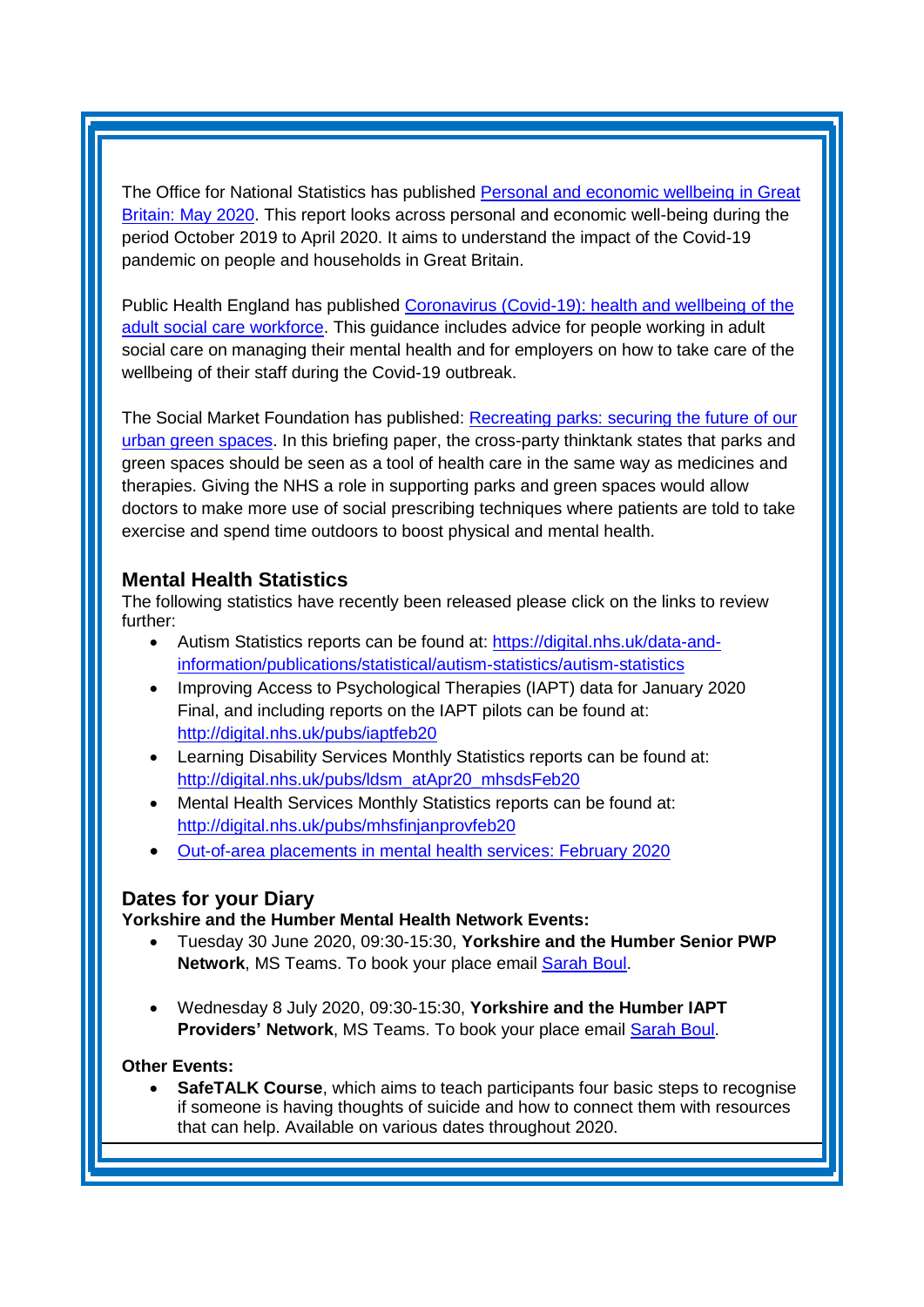<span id="page-5-0"></span>

| For further information, and to check course availability, email: wdu@york.gov.uk<br>or visit the website here.                                                |
|----------------------------------------------------------------------------------------------------------------------------------------------------------------|
| <b>ONLINE LIVE Self Harm and Suicide Awareness Level 2 (intermediate)</b><br>training                                                                          |
| Via Zoom<br>Tuesday 26th May 2020 from 13:30-16.30 BST                                                                                                         |
| £45 per place (discounted from our face to face rate of £65)                                                                                                   |
| Anyone is welcome to attend- information provided is CPD-accredited and relevant                                                                               |
| to those working with children and young people as well as adults<br>Eventbrite link: https://www.eventbrite.co.uk/e/online-live-self-harm-and-suicide-        |
| awareness-level-2-intermediate-training-tickets-104515785528                                                                                                   |
| <b>ONLINE LIVE Suicide Risk and Domestic Abuse Awareness Level 2</b><br>(intermediate) training                                                                |
| Thursday 4th June 2020 from 13:30-16.30 BST                                                                                                                    |
| £45 per place (discounted from our face to face rate of £65)                                                                                                   |
| Anyone is welcome to attend- information provided is CPD-accredited and relevant<br>to those working with children and young people as well as adults          |
| Eventbrite link: https://www.eventbrite.co.uk/e/online-live-suicide-risk-and-                                                                                  |
| domestic-abuse-level-2-intermediate-training-tickets-104627144606                                                                                              |
| Friday 11 September 2020, 09:00-17:00, Virtual Reality in Mental Health and<br>٠                                                                               |
| Psychological Therapies, London. To book your place click here. NB: There is a<br>cost to attend this event.                                                   |
| Monday 21 September 2020, 09:00-17:00, Prevention and Management of<br>٠                                                                                       |
| Violence and Aggression, London. To book your place click here. NB: There is a<br>cost to attend this event.                                                   |
| Wednesday November 18th 2020, 09:00-17:00, Suicide Bereavement: Using our                                                                                      |
| collective Voice, Manchester. To book your place click here. NB: There is a cost<br>to attend this event.                                                      |
| <b>Contacts</b>                                                                                                                                                |
| If you would like to discuss any of the items included in this e-bulletin or would like further<br>information about the Mental Health Network please contact: |
| Sarah Boul, Quality Improvement Manager: Adult Mental Health<br>sarah.boul@nhs.net, 07584362063                                                                |
| Denise Friend, Quality Improvement Lead: Adult Mental Health<br>denise.friend@nhs.net, 07795668907                                                             |
| Twitter: @YHSCN_MHDN #yhmentalhealth                                                                                                                           |